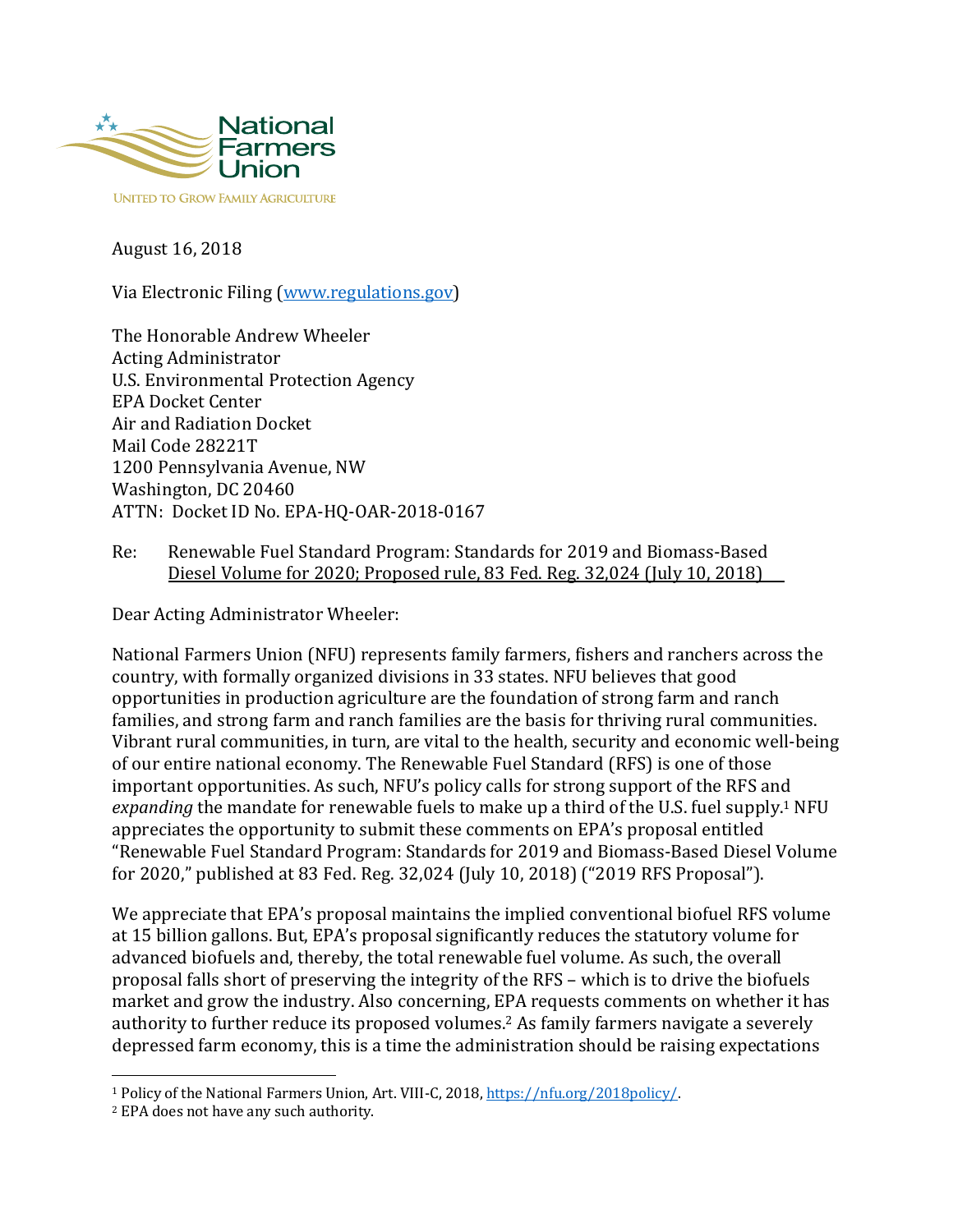for a policy that drives America's rural economy. We urge the administration to increase these proposed volumes and reject any calls to further reduce the volumes.

In establishing and expanding the RFS program, Congress recognized the contributions biofuels can make to the rural economy.<sup>3</sup> President  $T$ rump has recognized "the importance of renewable fuels to America's economy and to our energy independence."<sup>4</sup> NFU and its members are longstanding proponents of the RFS and its proper implementation, because the RFS provides numerous benefits, including the following:

- Reduces emissions of greenhouse gases (GHGs) that drive climate change;
- Creates jobs that cannot be outsourced;
- Reduces U.S. dependence on foreign fuel sources;
- Drives investment in rural communities;
- Opens the transportation fuels market to competition; and
- Lowers transportation fuel prices for consumers.

Biofuels create a price-stabilizing mechanism, encourage much-needed reinvestment in our rural communities, and contribute significantly to net farm income. As such, NFU and its members have a significant interest in EPA's proposal. We urge President Trump and his administration to follow through on their assurances to family farmers and rural residents that this administration will support biofuels and uphold the intent of Congress as it relates to the RFS.

I. Farmers have Significantly Contributed to Enhancing This Country's Economy, Energy Independence and Environment.

Farmers have been the backbone of the growing renewable fuels industry in the United States. In addition to supporting the corn ethanol industry, farmers contribute to ensuring the advanced biofuel volumes can be met.

In 2015, the output of America's farms contributed \$136.7 billion to this country's Gross Domestic Product  $(GDP)$ .<sup>5</sup> While contributing to the overall economy, numerous communities rely primarily on agriculture and these related industries.

 <sup>3</sup> S. Rep. No. 110-65, at 2-3 (2007).

<sup>&</sup>lt;sup>4</sup> Letter from President Trump to National Ethanol Conference, *available at* http://www.ethanolrfa.org/wpcontent/uploads/2017/02/White-House-NEC-Letter.pdf. 

<sup>&</sup>lt;sup>5</sup> USDA Economic Research Service, Ag and Food Sectors and the Economy, https://www.ers.usda.gov/dataproducts/ag-and-food-statistics-charting-the-essentials/ag-and-food-sectors-and-the-economy.aspx (last updated May 2, 2018). "The overall contribution of the agriculture sector to GDP is larger than this because sectors related to agriculture ... rely on agricultural inputs in order to contribute added value to the economy." Id.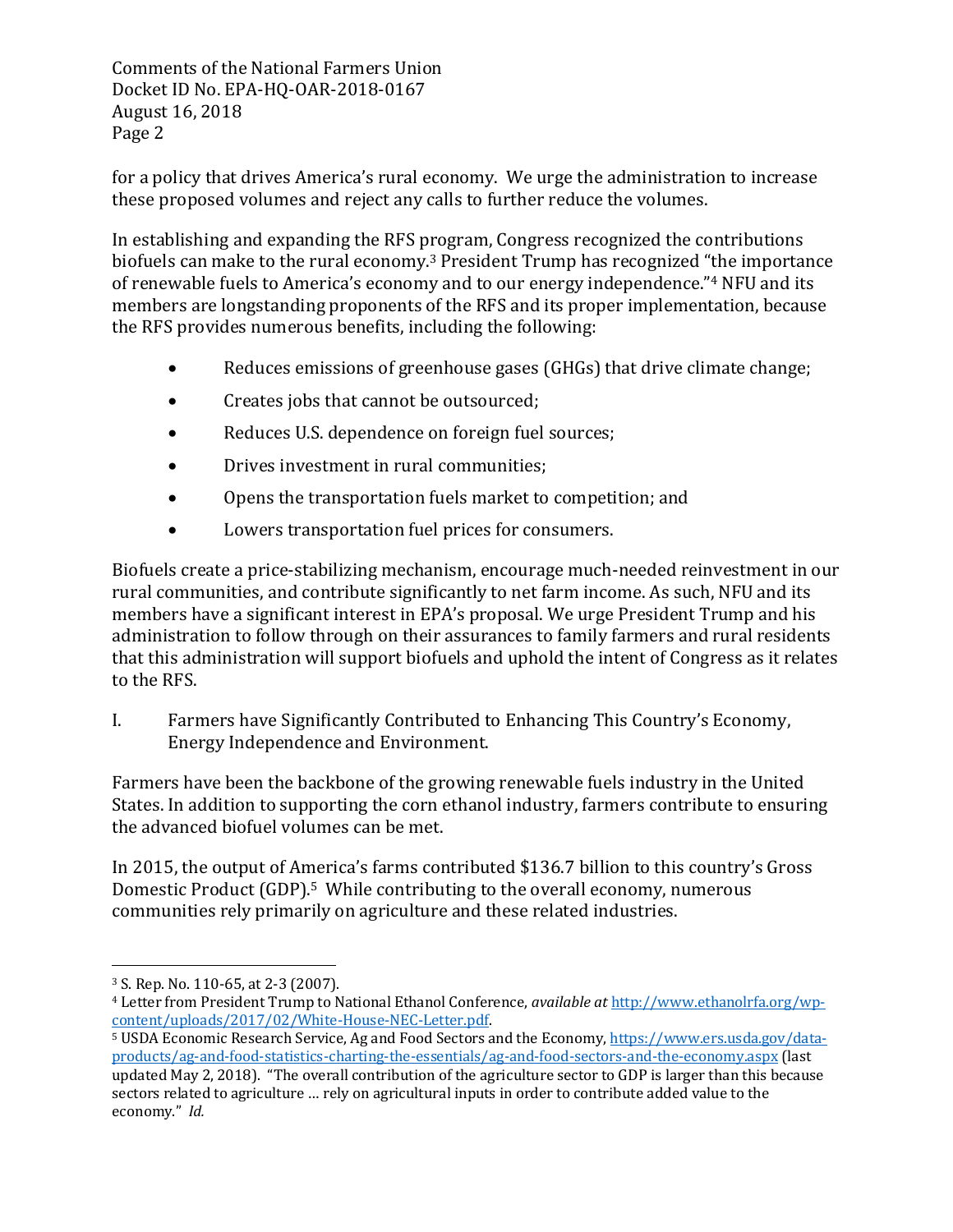Facing significant hurdles with expanding urban areas and loss of agricultural lands, farmers nonetheless have increased yields, protected the environment, and helped move this country toward energy independence. And, unlike fossil fuel production, farmers have done this in a sustainable way. The expansion of the RFS has only supported these efforts, allowing farmers to continue to innovate and find new ways to bring added value to their farmland and production.<sup>6</sup>

EPA has long recognized the contributions *increasing* biofuel production makes to this country's energy independence.<sup>7</sup> The Renewable Fuels Association (RFA) estimated that, in 2017, 15.8 billion gallons of domestic ethanol used in the United States displaced an amount of gasoline refined from 560 million barrels of imported crude oil, further reducing U.S. dependence on imported petroleum.<sup>8</sup>

EPA continues to decline to assess a number of benefits that increasing the volume requirements provides, yet spends time addressing purported costs of the program to refiners. However, the RFS program has reduced costs *to consumers*. In addition, until 2014, the RFS was an exemplary program for reducing GHG emissions and enhancing climate resilience. EPA must implement Congress's "market forcing policy" to achieve those benefits, not implement the program solely in a way to reduce obligated party compliance costs.

- II. NFU Supports EPA's Proposal to the Extent it Retains the 15 Billion Implied Conventional Biofuel Requirement and Includes Increases in Advanced Biofuels Compared to 2018.
	- A. EPA continues to improperly focus on "constraints" rather than Congress' "market-forcing" policy.

NFU believes that EPA must finalize the proposed 15-billion-gallon implied conventional biofuel requirement for 2019 and that EPA should increase the advanced biofuel requirement. EPA's proposal does not reference any constraints to "supply" for meeting this volume requirement. EPA's proposal also acknowledges the D.C. Circuit's decision in *Americans for Clean Energy v. EPA (ACEI)*, 864 F.3d 691 (D.C. Cir. 2017), that rejected EPA's focus "on assessing the supply of renewable fuel to consumers."<sup>9</sup> Yet, EPA continues to

<sup>&</sup>lt;sup>6</sup> See Keith L. Kline, et al., Reconciling food security and bioenergy: priorities for action, Global Change Biology Bioenergy (2016), *available at http://onlinelibrary.wiley.com/doi/10.1111/gcbb.12366/epdf.* 

<sup>7</sup> *See, e.g.,* 75 Fed. Reg. 14,670, 14,839 (Mar. 26, 2010); 77 Fed. Reg. 59,458, 59,470-59,471 (Sept. 27, 2012). EPA found that "on balance, each gallon of fuel saved as a consequence of the renewable fuel standards is anticipated to reduce total U.S. imports of petroleum by 0.95 gallons." 77 Fed. Reg. at 59,470. <sup>8</sup> RFA, *Energy Security*, http://www.ethanolrfa.org/issues/energy-security/ (last visited Aug. 7, 2018). The

United States imported more than 2.9 billion barrels of crude oil in 2017, meaning 42 percent of the oil processed by U.S. refineries was imported. *Id.* 

 $983$  Fed. Reg. at 32,027.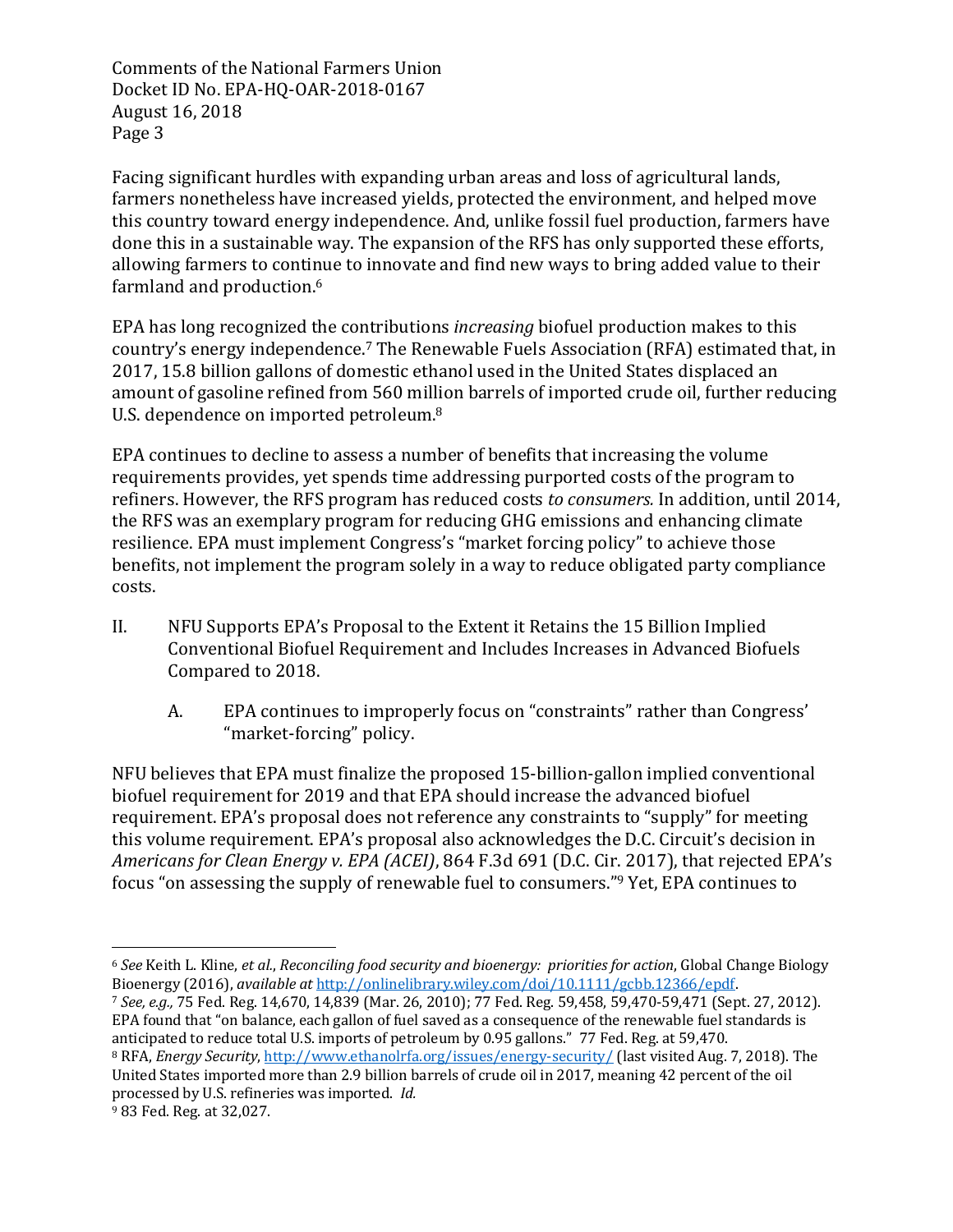review "constraints" on use of higher blends of ethanol.<sup>10</sup> It's the same story EPA repeats every year, yet somehow the ethanol industry continues to meet the requirements. The entire supply chain continues to take substantial actions to promote use of ethanol and other renewable fuels as envisioned by Congress. The so-called E10 blendwall has been exceeded, as EPA estimates an average ethanol blend above 10% in 2017, and EPA recognizes that there is opportunity for higher blends of ethanol.<sup>11</sup> The needed incentives, however, come from enforcement of strong and growing RFS volumes. As such, EPA must implement the 15-billion-gallon implied conventional biofuel requirement, and should continue to support increasing advanced biofuel volume requirements.

B. NFU Supports An Increasing Advanced Biofuels Volume Requirement for 2018 and An Increasing Biomass-Based Diesel Volume Requirement for 2020.

U.S. farmers do not just support corn ethanol, which makes up the bulk of the implied conventional biofuel requirement. They also support other biofuels, such as advanced ethanol, cellulosic ethanol, and biomass-based diesel. NFU urges EPA to *increase* the proposed volumes and reject any calls to further reduce the required volumes.

The "'fundamental objective' of the Renewable Fuel Program 'is clear'": To increase the use of renewable fuels in the U.S. transportation system.<sup>12</sup> We appreciate that, unlike in 2018, EPA proposes an increase in the advanced biofuel volume requirement for 2019 from the volume it set for 2018. This is a improvement over EPA's handling of advanced biofuels in 2018, and we applaud EPA for providing for increases in advanced biofuels.

The advanced biofuel increase, however, only reflects the increase for "non-cellulosic" biofuels and EPA's projected increase in cellulosic biofuels. In other words, EPA has declined, again, to backfill any part of the shortfall in cellulosic biofuel production with other advanced biofuels. EPA asserts, in so doing, it will likely cause diversions in feedstocks. This, at a time when USDA projects burdensome stocks of all major crops used for biofuels.<sup>13</sup> EPA underestimates the agricultural community and continues to misunderstand the commodity market.

Farmers have long been able to step up to the plate, increasing yields and finding innovative ways to increase their farm's production. All the while, U.S. farmers have continued to support sustainable land management and sound environmental practices. As noted above, farmers, particularly family farms, are strong stewards of the land. We believe EPA must consider the economic, environmental and energy security benefits

<sup>&</sup>lt;sup>10</sup> EPA Mem., *Market impacts of biofuels in 2019*, June 26, 2018 (EPA-HQ-OAR-2018-0167-0025). In so doing, EPA limits the potential contribution of

 $11$  *Id.* at 2.

<sup>&</sup>lt;sup>12</sup> *ACEI* v. *EPA*, 864 F.3d at 700 (quoting 80 Fed. Reg. 77,420, 77,421 (Dec. 14, 2015)).

<sup>&</sup>lt;sup>13</sup> See USDA, World Agricultural Supply and Demand Estimates, WASDE 580 (Aug. 10, 2018).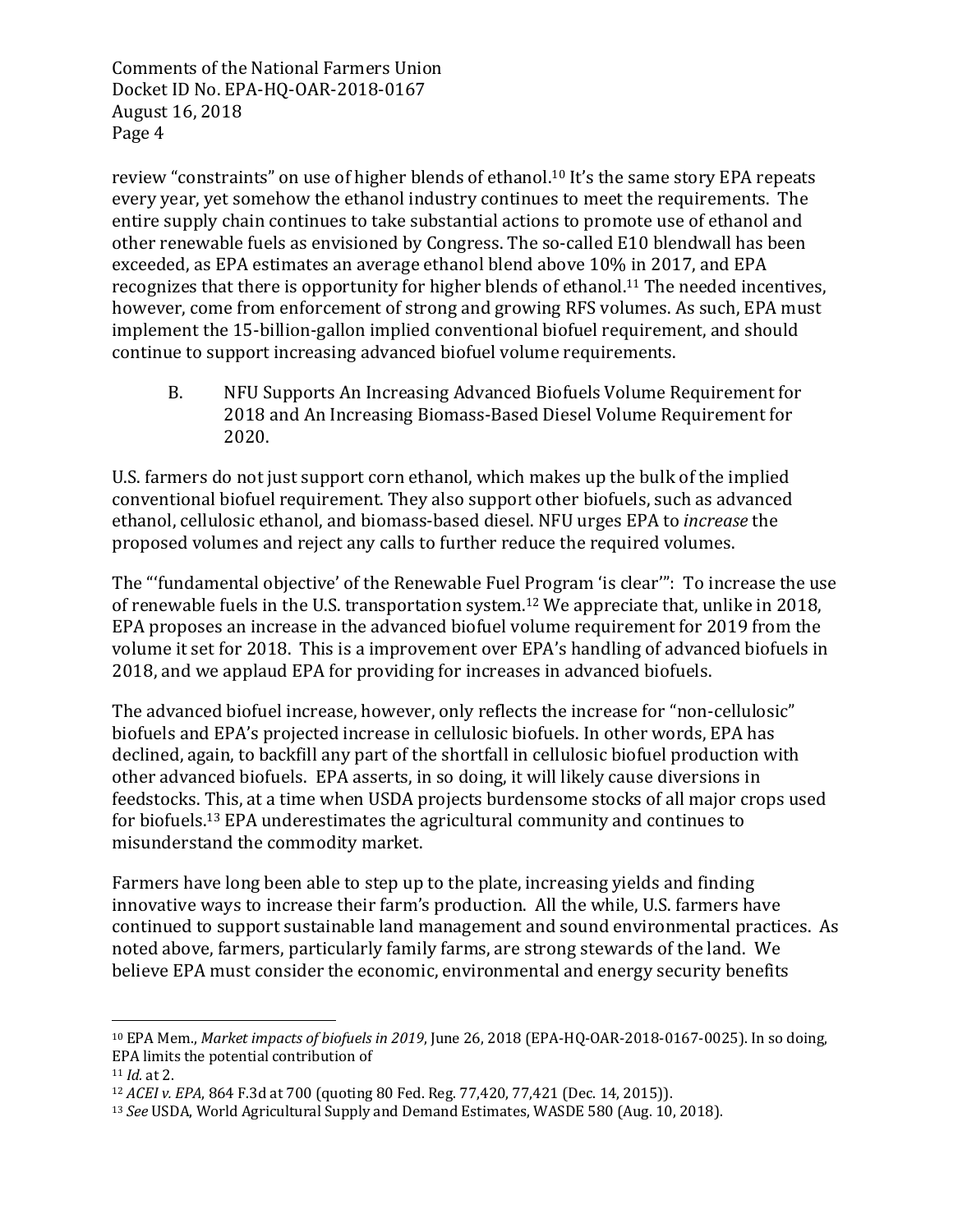attendant with increasing renewable fuel use. EPA should continue to support advanced biofuels.

We do appreciate EPA's recent approval of distillers sorghum oil as an additional feedstock, but believe EPA must review and approve new pathways on a more timely basis. The agricultural industry continues to consider possible feedstocks for biofuels, but the delays in EPA's approvals and EPA's failure to provide for robust volumes have slowed down those efforts.

We are also concerned with EPA's decision to ignore the availability of carryover RINs in assessing the applicable volumes. Based on EPA's regulations, these RINs are part of the "supply," and should not be used to reduce the actual volumes required. EPA has yet to explain why the purported "programmatic buffer" should take precedence over statutory requirements. This is particularly true when EPA previously recognized that the "rollover" effect of these carryover RINs violates the limits on the life of a RIN. Moreover, a significant portion of those RINs result from the retroactive grants of small refinery exemptions. This rewards actors that do nothing to promote biofuel production, choosing instead to play the RIN market. This part of EPA's proposal improperly focuses on reducing compliance costs, rather than enforcing Congress's market-forcing policy.

C. There are no grounds for a general waiver, and any additional waiver requires EPA to follow proper procedures.

EPA properly found that the circumstances that would justify a waiver of volumes under the general waiver authority do not exist "[a]t this time."<sup>14</sup> Yet, EPA still requests "comment on whether further reductions under the general waiver authority *could* be justified."<sup>15</sup> As an initial matter, the waiver provision in the statute includes procedural requirements that cannot be met through a general request for comments.<sup>16</sup> EPA has made clear in the proposal that it is *not* using the general waiver provision, and, thus, any change in this position (or any comments submitted requesting such a waiver) would be a new "motion" or request under that provision, requiring public notice and comment and consultation with the U.S. Department of Agriculture (USDA) and the U.S. Department of Energy (DOE) on that motion or request.<sup>17</sup> Moreover, the waiver provisions are limited to requests from States and obligated parties. If EPA does not have grounds for such a general waiver to make its own motion, it sends questionable signals to the market when EPA appears to go on a fishing expedition to manufacture a reason to seek a waiver. In short, EPA cannot rely on public comments to support a general waiver without following the proper procedures. It must provide interested parties with the opportunity to review and comment on the proposed waiver and the grounds for such waiver.

<sup>14 83</sup> Fed. Reg. at 32,029.

<sup>&</sup>lt;sup>15</sup> *Id.* (emphasis added).

 $16$  42 U.S.C. §7545(o)(7)(A), (B).

<sup>17</sup> *Id.*; see also 73 Fed. Reg. 47,168, 47,183-47,184 (Aug. 13, 2008).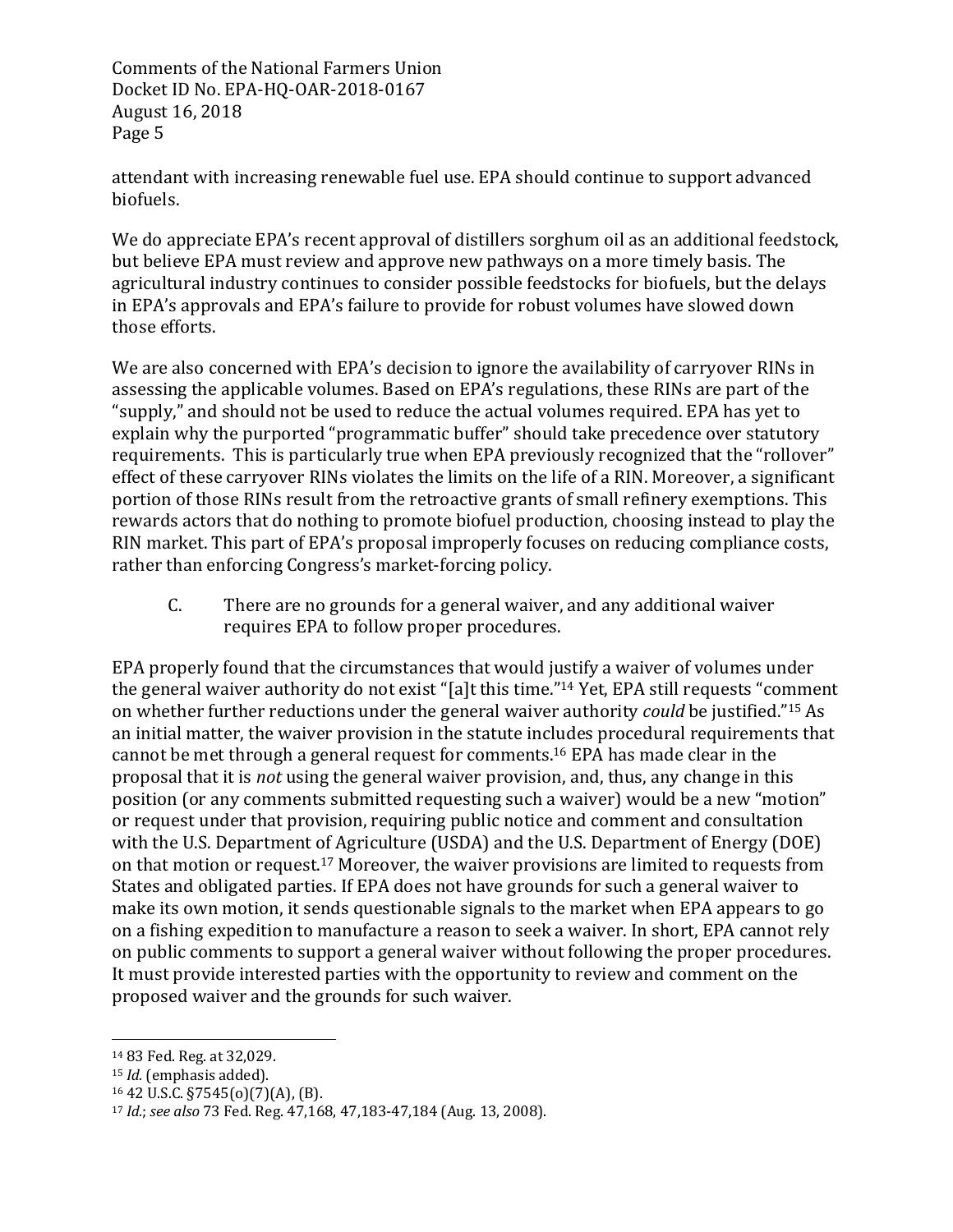Regardless, there are no grounds for a general waiver to reduce the volumes beyond what EPA has proposed. General waivers may only occur if severe economic or environmental harm would result otherwise, or if there is insufficient supply of a renewable fuel category to allow the obligated parties to meet the annual requirements.<sup>18</sup> Neither of these criteria can be met.

> 1. There is adequate domestic supply for higher volumes than EPA is proposing.

In *ACEI*, the D.C. Circuit made clear that a reduction in the required volumes due to "inadequate domestic supply" can only be based on supply-side factors. As the Court found, the "central problem" with EPA's inclusion of other factors was that it defied Congress's "market forcing policy," which was intended to "'overcome constraints in the market' by creating 'demand pressure to increase consumption of renewable fuels."<sup>19</sup> EPA's proposal obviates that there is sufficient "supply" to meet the proposed volumes. EPA makes no reference to potential supply issues for conventional biofuels, and EPA's proposal indicates that the proposed advanced biofuel volumes are "attainable."<sup>20</sup>

EPA has previously found that volumes set under the general waiver provision are to be "maximum reasonably achievable volumes."<sup>21</sup> Finding no domestic supply concerns, EPA now proposes only to use its authority under the cellulosic biofuel waiver provision, reducing the overall renewable fuel volume solely based on the reduction in advanced biofuels.<sup>22</sup> By not using the maximum achievable volumes, this means more supply is available.23

Moreover, Congress intended the RFS to drive innovation and investment by intentionally establishing volume requirements, the waiver of which was clearly intended only for dire circumstances. While we dispute EPA's finding that the rate of growth in biofuel use has slowed, EPA admits that growth is possible. As such, it should (and must) promote that growth.

 $18\,42\,$  U.S.C. §7454(o)(7)(A).

<sup>&</sup>lt;sup>19</sup> *ACEI*, 864 F.3d at 704-13 (citations omitted).

 $20$  EPA appears to also believe the proposed volumes are "reasonably attainable," 83 Fed. Reg. at 32,040, indicating that higher volumes are available, albeit, in EPA's mind, at a potentially higher cost. <sup>21</sup> 83 Fed. Reg. at 32,040. As noted, the D.C. Circuit has made clear that such standard can only consider factors affecting *supply* to obligated parties, not demand-side factors.

<sup>22</sup> 83 Fed. Reg. at 32,048.

<sup>&</sup>lt;sup>23</sup> *See, e.g.,* 82 Fed. Reg. 34,206, 34,229 n.82 (July 21, 2017) ("It follows that if there are sufficient reasonably attainable volumes of renewable fuel to satisfy a total renewable fuel requirement of 19.24 billion gallons, then there is no basis for a finding that there is an inadequate domestic supply to satisfy a 19.24 billion gallon requirement.").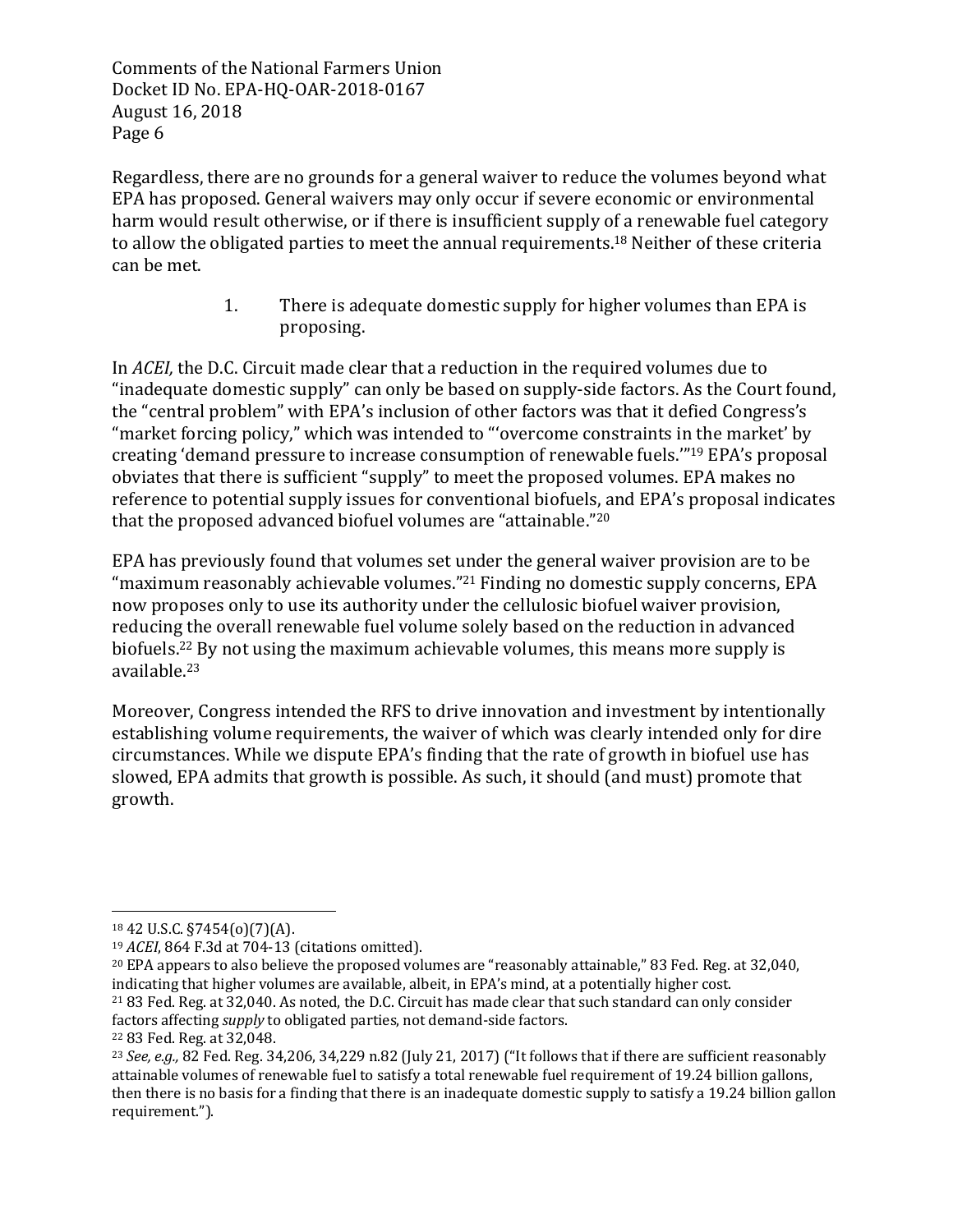> 2. Additional reductions would cause harm to the economy and environment and, thus, using the general waiver authority is not permissible.

Under EPA's longstanding precedent, the severe harm provision establishes a very high bar and applies when adherence to the statutory volume *would* cause *severe* harm to the *nationwide* economy or environment *as a whole.* Neither of these criteria can be shown here.

> a. Concerns regarding compliance costs are not sufficient to show *severe* economic harm.

The waiver authority under Section  $211(0)(7)(A)$  requires a finding of severe economic harm caused by implementation of the RFS program.<sup>24</sup> "While the statute does not define the term 'severely harm,' the straightforward meaning of this phrase indicates that Congress set a high threshold for issuance of a waiver."<sup>25</sup> Based on this high threshold, EPA has rejected several requests for a waiver under this provision, despite claims of significant economic harms.

In particular, the potential for compliance costs is not sufficient to support a finding of severe economic harm. In rejecting waiver requests by several States, EPA recognized that its regulations require refiners and importers "to ensure that the volumes of renewable fuel required under the Act are actually consumed."<sup>26</sup> EPA also has found that obligated parties are earning back their compliance costs through sale of their products, and the expansion of renewable fuel use has resulted in *reduced* costs to consumers. To the extent obligated parties have chosen to rely on purchasing separated RINs to meet their obligations, inaction of the industry to further invest as Congress dictated cannot be considered part of the "implementation" of the program that Congress considered relevant with respect to a waiver. This would turn the program on its head.<sup>27</sup>

In assessing whether to use the general waiver authority, EPA must also consider the lost benefits and the impacts reductions would have on the renewable fuel industry and the local economies that rely on biofuel production.<sup>28</sup> One of the key benefits Congress sought

<sup>&</sup>lt;sup>24</sup> 73 Fed. Reg. at 47,171.

<sup>25</sup> *Id.* at 47,172.

<sup>&</sup>lt;sup>26</sup> 77 Fed. Reg. 70,752, 70,772 (Nov. 27, 2012).

<sup>&</sup>lt;sup>27</sup> Moreover, as the D.C. Circuit has recognized, EPA's regulations and the statute includes other provisions that provide obligated parties means of meeting the requirements, including carryover RINs and carryover deficits. The availability of carryover RINs is an additional reason that the general waiver need not be used. Use of such carryover RINs already further reduce the actual volumes needed in 2019.

<sup>&</sup>lt;sup>28</sup> See 73 Fed. Reg. at 47,172; 77 Fed. Reg. at 70,775; see also EPA May 22, 2012 Denial of API/AFPM/WSPA Waiver Request at 16 n.52. For example, EPA has estimated that a 30-million-gallon biodiesel plant will spend nearly \$140 million on goods and services. 77 Fed. Reg. at 59,477. The loss of this income would be devastating to the local community if that plant were to close. Failure to support a growing industry would likely result in such closure.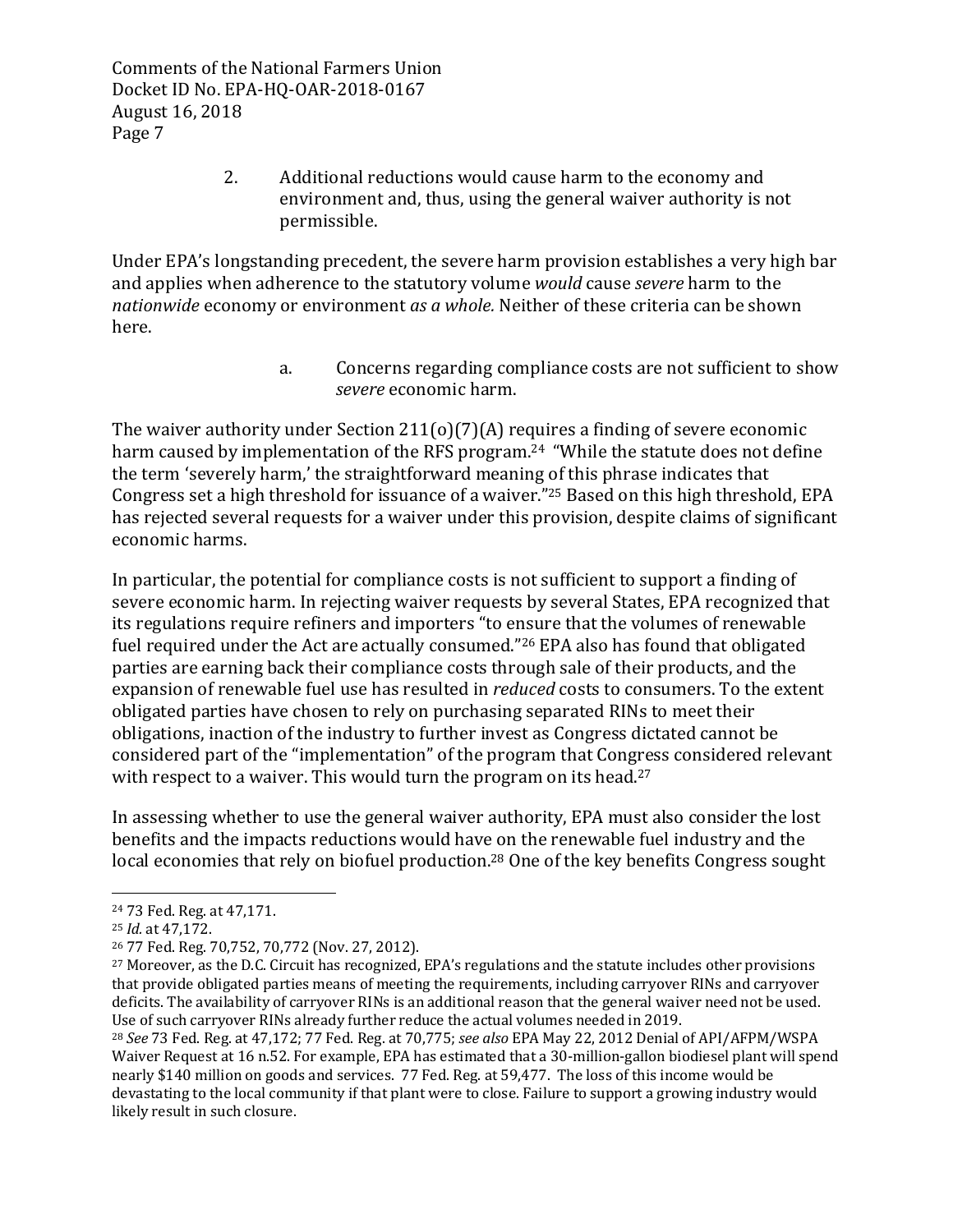through the RFS was to stimulate economic growth in the rural sector. EPA's effective waivers through expanded use of the small refinery exemptions has had negative impacts on the biofuels industry and farmers. It has affected demand for agricultural commodities, lowering farm income. Thus, any evaluation of a waiver request must consider the negative impacts on farmers, jobs and fuel prices that would be created by a waiver.

> b. Reducing the volumes further would result in lost environmental benefits and, thus, it cannot be shown that the volume requirements will cause severe environmental harm.

Congress sought numerous environmental benefits attendant with increased use of renewable fuels. In particular, family farming goes hand in hand with environmental protection, and NFU takes seriously concerns regarding land stewardship.<sup>29</sup> NFU's policy embodies the strong sense of responsibility that guides family farmers: "family farmers and ranchers have historically been our best soil and water conservationists when given the economic incentives and flexibility necessary to do so."30 Stable enactment of the RFS volume requirements bolsters price stability, which allows continued improvements in sustainable agriculture, and is a significant factor in considering whether to bring additional acreage into production. Any assertions that the RFS promotes additional planting does not consider that changes can be attributed to the loss of funding for land retirement programs or that farmers have made great strides in conservation improvements to working lands. Advances in both the popularity and efficacy of practices like nutrient stewardship, soil health, cover cropping, riparian buffer strips, precision agriculture and a myriad of other practices, work against many of the expressed concerns over water quality or habitat regarding additional planting. Properly implemented, the RFS will allow producers, refiners and consumers to establish a strong market for perennial and low-input cropping systems that achieve far greater GHG emission reductions than we are yet experiencing through the program.

Further reductions in the volumes, on the other hand, would without question result in lost benefits that would harm the environment, having particularly significant impacts on farmers.

> c. NFU takes seriously the interaction between climate change and agriculture.

The results of climate change, brought on by GHG emissions to the earth's atmosphere resulting from human activity, are detrimental to both human health and the economy. As a family farm organization, NFU is particularly concerned with the challenges climate change poses to family farmers' ability to pursue improvements in global food security.

 $^{29}$  Total agricultural land in the United States continues to shrink. U.S. farmers continue to work on increasing yields, reducing crop failures, and making more out of less land.

<sup>&</sup>lt;sup>30</sup> Policy of the National Farmers Union, Art. VII-A, *supra* n.1.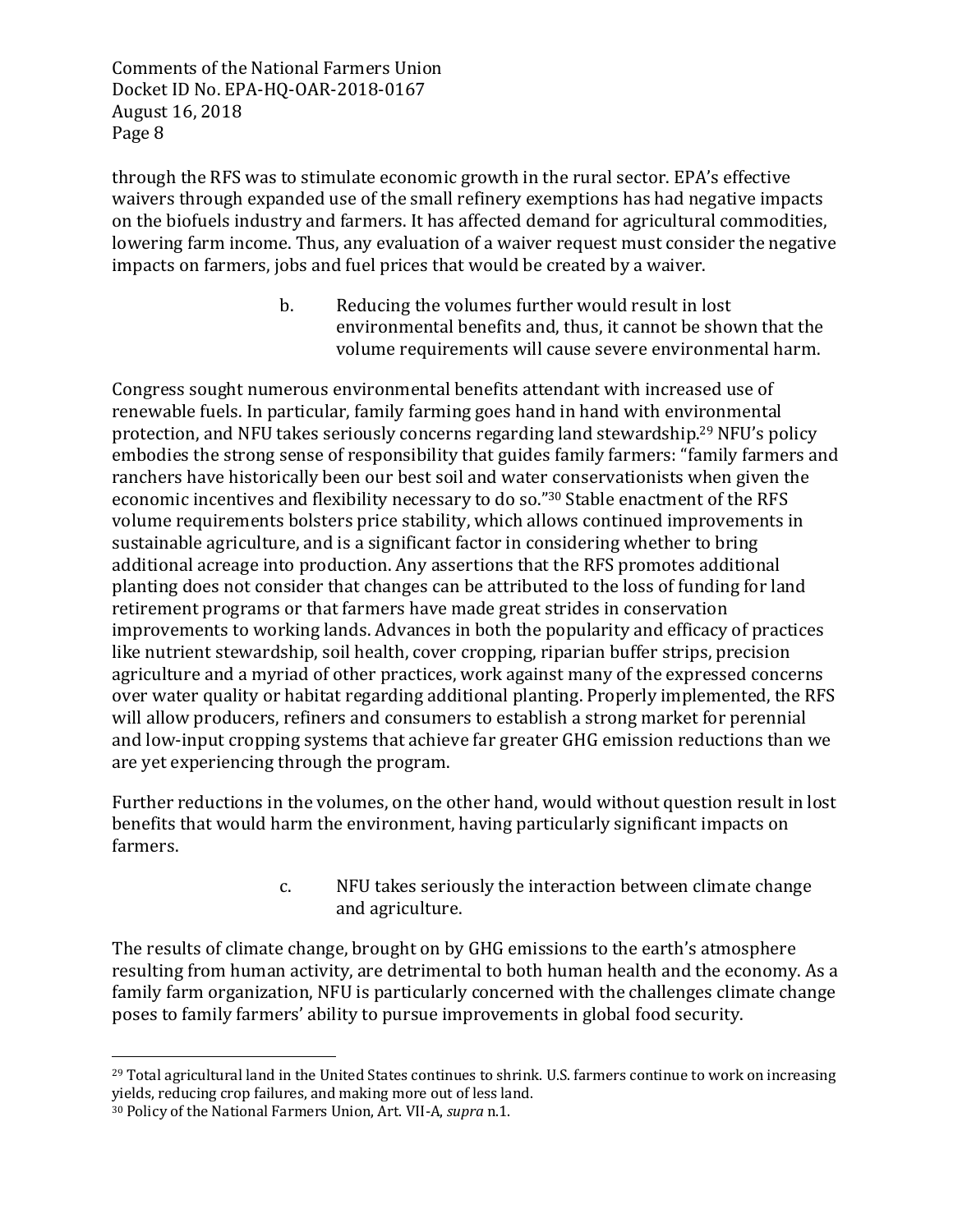The USDA's report *Climate Change, Global Food Security and the U.S. Food System* establishes several conclusions with which NFU is extremely concerned. First, the report explains that "the potential of climate change to affect global food security is important for food producers and consumers in the United States," and that "climate risks to food security increase as the magnitude and rate of climate change increases."<sup>31</sup> Anticipated disruptions to agricultural production caused by climate include:

• rising temperatures;

 

- changes in precipitation;
- increasing frequency of extreme weather events;
- new pest, disease and weed pressures; and
- increases in heat stress on livestock.

These challenges will make it more difficult for American farmers to produce the food, fiber, and fuel upon which the U.S. and world rely. As formidable as these challenges may be, farmers, ranchers and rural communities can contribute to climate resilience and help circumvent serious harms to the economy and human health. The report found that, throughout the food system, "effective adaptation can reduce food-system vulnerability to climate change and reduce detrimental climate change effects on food security..."<sup>32</sup> We want to achieve this goal, and enactment of the RFS volume targets put forth by Congress will help.

## i. Direct Climate Benefits

The RFS, when implemented properly, offers farmers and consumers a way to reduce GHG emissions by producing and utilizing transportation fuels with lower lifetime emissions than transportation fuels derived from fossil sources.<sup>33</sup> As feedstock production practices and advanced biofuel technology continue to advance, the RFS should ensure that these new fuels, with even greater GHG improvements, find some safe footing in the monopolistic consumer transportation market. Once the policy succeeds in opening the transportation

<sup>31</sup> M.E. Brown, et al., Climate Change, Global Food Security, and the U.S. Food System, U.S. Global Change Research Program, at 111-112 (2015), *available at* 

http://www.usda.gov/oce/climate\_change/FoodSecurity2015Assessment/FullAssessment.pdf. 32 *Id.* at 112.

<sup>33</sup> Assessment: Role of E15 in Reducing GHG Emissions, Steffen Mueller, Energy Resources Center and Director of the Agriculture and Bioenergy Research Center at the University of Illinois, Mar. 18, 2015, *available at* http://www.eesi.org/articles/view/research-finds-widespread-use-of-e15-would-reduce-co2-emissions. More recent and updated lifecycle analysis continue to show even greater GHG emissions reductions by replacing petroleum fuels with biofuels than EPA's 2010 estimates. *See, e.g.*, ICF, *A Life-Cycle Analysis of the Greenhouse Gas Emissions of Corn-Based Ethanol (for U.S. Department of Agriculture)* (Jan. 12, 2017), *available at* https://www.usda.gov/oce/climate\_change/mitigation\_technologies/USDAEthanolReport\_20170107.pdf*;*  see also Environmental and Energy Study Institute, *Research Finds Widespread Use of E15 Would Reduce CO2 Emissions* (Mar. 27, 2015), http://www.eesi.org/articles/view/research-finds-widespread-use-of-e15-wouldreduce-co2-emissions ("GREET analyses estimate that corn ethanol greenhouse gas emissions are on average 34 percent lower than those of regular gasoline.").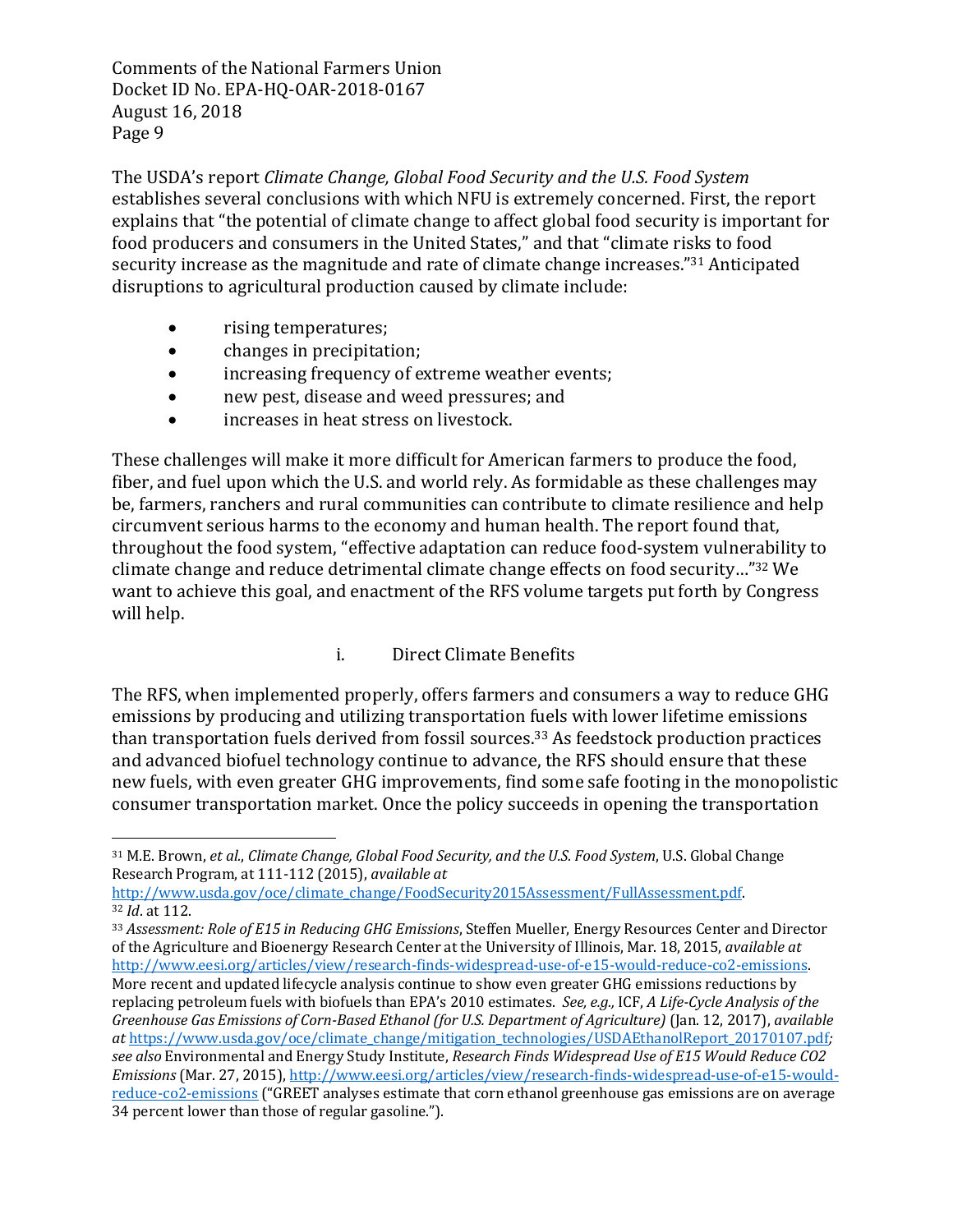fuels market to competition, significantly greater GHG reductions should be expected. These reductions, combined with price advantages that can be expected as production and distribution expands, could knock out a substantial portion of the transportation sector's total emissions. These emissions reductions will mitigate the climate change-driven hazards to agricultural production discussed above.

Strong and ambitious RFS requirements increases the opportunity to mitigate climate disturbances to agriculture and promote the growth of markets for cellulosic and advanced biofuels. Keeping those volumes at a lower level to purportedly address compliance costs allows obligated parties to continue to avoid the investments in distribution the statute requires of them. Declining such ripe opportunities to enhance climate resiliency, especially when the future of more contentious attempts by EPA to reduce GHG emissions is so unclear, places food security in greater jeopardy.

## ii. Indirect Climate Benefits

While the potential GHG emission reductions resulting directly from the RFS are significant, the policy has much more potential to contribute to climate resiliency than the directly attributable lowered emissions. The RFS is popular among farmers and rural communities. These are important demographics to encourage to engage in climate resilience because of the importance of land use.

Land use in the United States has long served as a sink for GHG emissions. EPA's Inventory of U.S. Greenhouse Gas Emissions and Sinks: 1990–2016 (published 2018), shows the capture of GHG through this "sink" associated with land use continues to increase. Land ownership in the U.S. is highly dispersed. Reaching landowners to encourage climate-smart land management practices, in the numbers needed to meet important emissions reduction goals, will be a challenge. Offering farmers a way to achieve value for participating in climate change, as a properly implemented RFS would, supports these goals.

Consumers, like farmers, also are likely to be called upon to contribute to climate resilience. Like farmers, consumers receive value while engaging in climate change mitigation through the RFS. The RFS has saved consumers money at the pump. Implementing volume requirements that match those in the statute would save consumers more money, and opening the transportation fuels market to competition would save consumers even more. In addition, building further renewable fuel infrastructure would deter the price volatility that oil is particularly subject to.

Setting a strong RFS also would require obligated parties to make additional infrastructure investments, as envisioned by Congress. Lower volume requirements than those set in the statute allows obligated parties to continue to ignore Congress's directives, thereby impeding future climate resilient actions.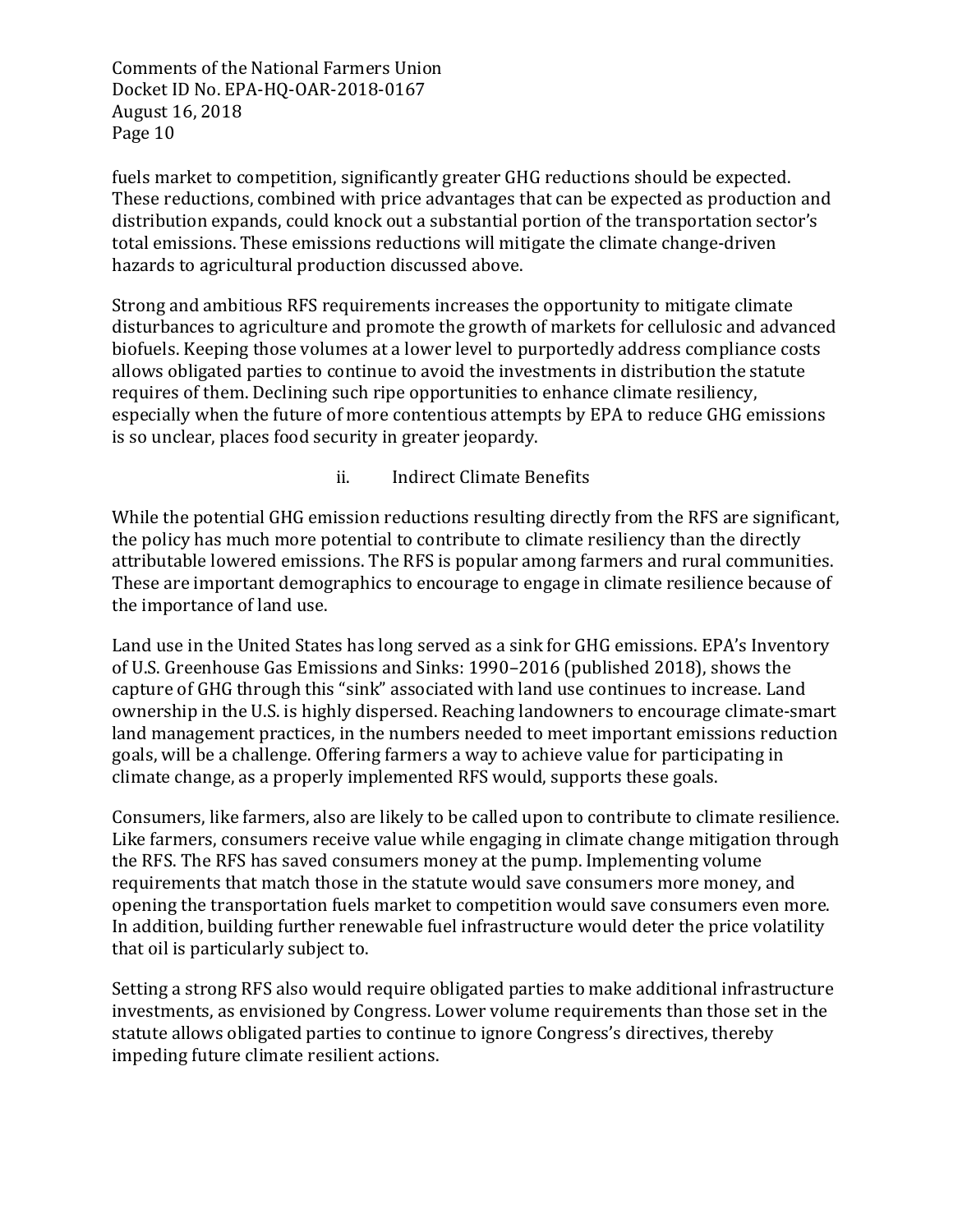## b. Risk to Climate Benefits

Rare is the proactive environmental policy that so clearly benefits so many farmers, rural communities and consumers. NFU is especially concerned with farmers; the RFS is an important opportunity to establish trust regarding climate resilience among a population that is prone to regard federal policy with skepticism and may be vulnerable to a variety of confusing climate messages.

Farmers, the first step in biofuel production, require the certainty that is supposed to come with the RFS program to make the necessary decisions to do their part to contribute to expanded use of renewable fuel, as does the rest of the industry. Farmers and rural communities have made business decisions and invested significant assets based on the reasonable expectation that EPA would fulfill its responsibility to provide the appropriate incentives to grow the renewable fuels industry. EPA should support and enforce incentives that would allow farmers and stakeholders to take action to meet climate resiliency goals. Farmers in particular may prove hard to enroll in these efforts after experiencing unnecessary hardship while trying to participate in the RFS.

NFU argues that EPA does not have the authority to use its general waiver authority, and that the direct and indirect environmental benefits of the RFS compel EPA to set a higher volume than in the proposal, moving closer to the statutory levels.

- III. EPA Must True Up Volume Requirements.
	- A. EPA must take action to address the D.C. Circuit's remand of the 2016 renewable fuel volume requirement.

In November 2015, EPA finalized a 2016 RFS requirement that included an implied requirement of 14.5 billion gallons of conventional biofuels. This included a 500-milliongallon reduction of the statutory requirement of 15 billion gallons, which EPA attempted to base on its general waiver authority, arguing "inadequate domestic supply." In July 2017, the D.C. Circuit held that EPA erred in reducing the 2016 requirement from its statutory level, rejecting EPA's assertion of general waiver authority. The 2016 RFS was remanded back to EPA to essentially enforce the statutory requirement of 15 billion gallons for 2016.

We are concerned that EPA's 2019 RFS proposal fails to address the court-ordered remand of 500 million gallons in forfeited demand from the 2016 RVO. EPA provides no valid reason for its delay, stating only that it is "currently considering a number of issues raised by the need to respond to the court's remand."<sup>34</sup> But, EPA already has precedent for how it should handle volumes it has not implemented in a timely manner (e.g., EPA can simply add the volume to the 2019 requirement as EPA did with respect to the missed 500 million

<sup>&</sup>lt;sup>34</sup> 83 Fed. Reg. at 32,027.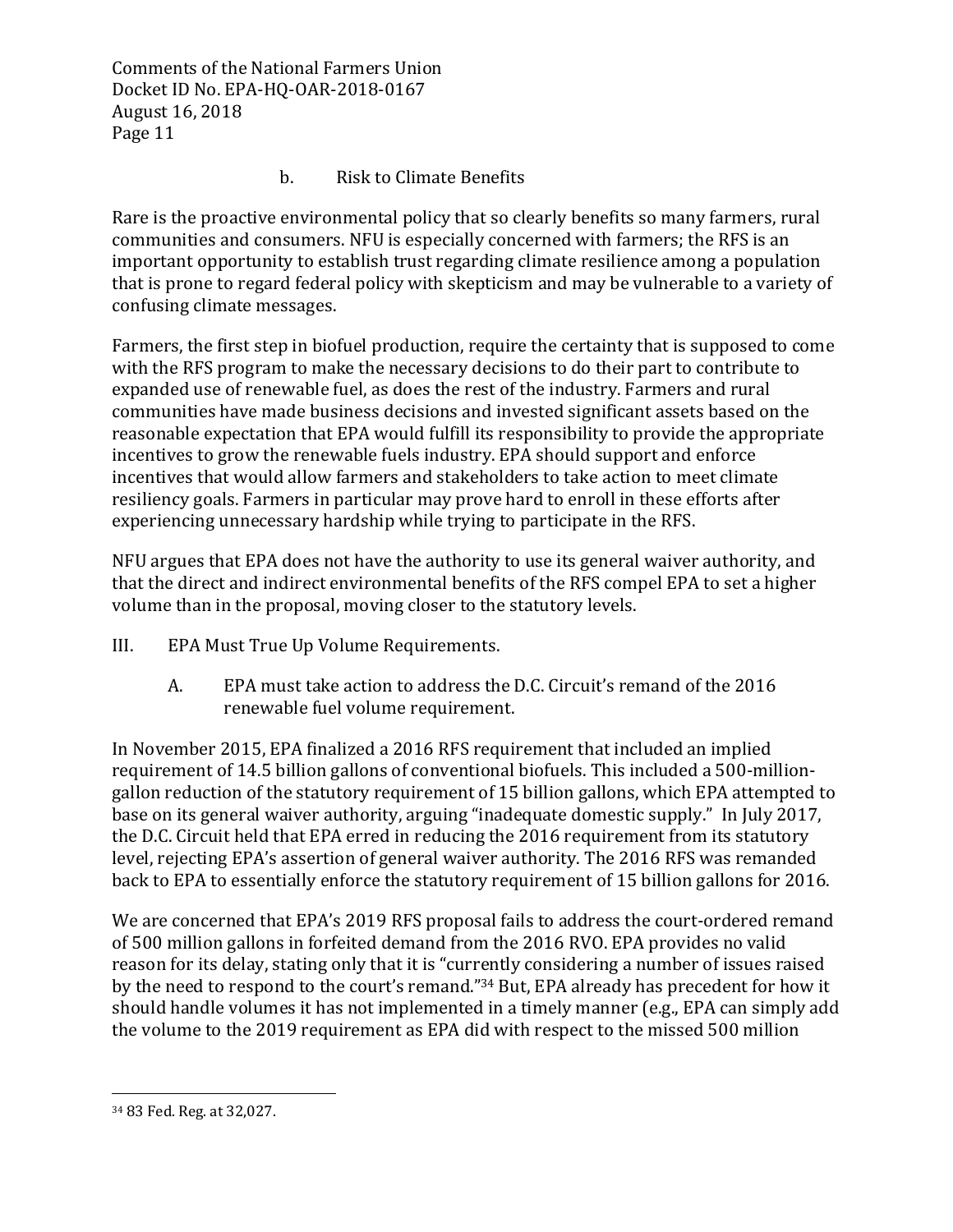gallons of biomass-based diesel EPA missed for 2009 and added to the volume required for 2010). There is no reason for EPA to further delay this action.

B. EPA must account for small refinery exemptions and must require small refineries to come into compliance.

While former EPA Administrator Pruitt was complaining of RIN speculation and lack of transparency, he was allowing oil companies to manipulate the system by buying RINs, then seeking exemptions, and then making a profit from RINs without taking actions to fulfill the goals of Congress. That is not the purpose of the RFS program. Indeed, it is ironic that many of these same small refineries complain of "windfall profits" by those companies that are complying with and exceeding the requirements of the RFS program.

In a July 12, 2018 letter to Senator Grassley, EPA confirmed that it had granted more than double the number of small refinery exemptions for 2016 and 2017 than it had granted in prior years and that those exemptions have been granted *after* the compliance deadline for those years. NFU wrote to Administrator Pruitt, noting its concerns with the reported expansion of these exemptions and asking EPA to stem the tide of these exemptions. EPA appears to have expanded these exemptions even further.

EPA is required to "ensure" transportation fuel sold in the United States includes the minimum applicable volume of renewable fuel, advanced biofuel, cellulosic biofuel, and biomass-based diesel.<sup>35</sup> Congress gave EPA limited waiver authority to reduce these minimum applicable volumes. $36$  To use this waiver authority, EPA must comply with procedural and substantive statutory requirements. EPA has not done so in approving such a higher number of small refinery exemptions, which has resulted in a reduction in the volumes required for 2016 and 2017.

While NFU acknowledges that the statute provides for exemptions for small refineries, defined as a refinery whose average aggregate daily crude oil throughput does not exceed 75,000 barrels per day, $37$  these were intended to be "temporary" and based on "disproportionate economic harm." It is hard to fathom how a refinery can show disproportionate economic harm, *after* it has shown it can comply with the program. Moreover, there is no indication that Congress sought to reward small refineries that took no action to come into compliance,<sup>38</sup> and that have voluntarily chosen to rely solely or substantially on separated RINs. It cannot be that Congress intended for small refineries to seek new exemptions so many years into the program. Nor should small refineries be allowed to game the system by coming in and out of the program based on market fluctuations (or a change in administration). Given the lack of information, it is not clear

<sup>35 42</sup> U.S.C. §7545(o)(2)(A)(i); *see also id.* §7545(o)(3)(B)(i).

<sup>36 42</sup> U.S.C. §7545(o)(7).

 $37$  42 U.S.C.  $\S7545(0)(1)(K)$ ,  $(0)(9)$ .

<sup>&</sup>lt;sup>38</sup> The American Petroleum Institute (API) acknowledges "refiners have had ample time to adjust their businesses to operate" under the RFS. See API Aug. 31, 2017 Comments at 2 (EPA-HQ-OAR-2017-0091-3647).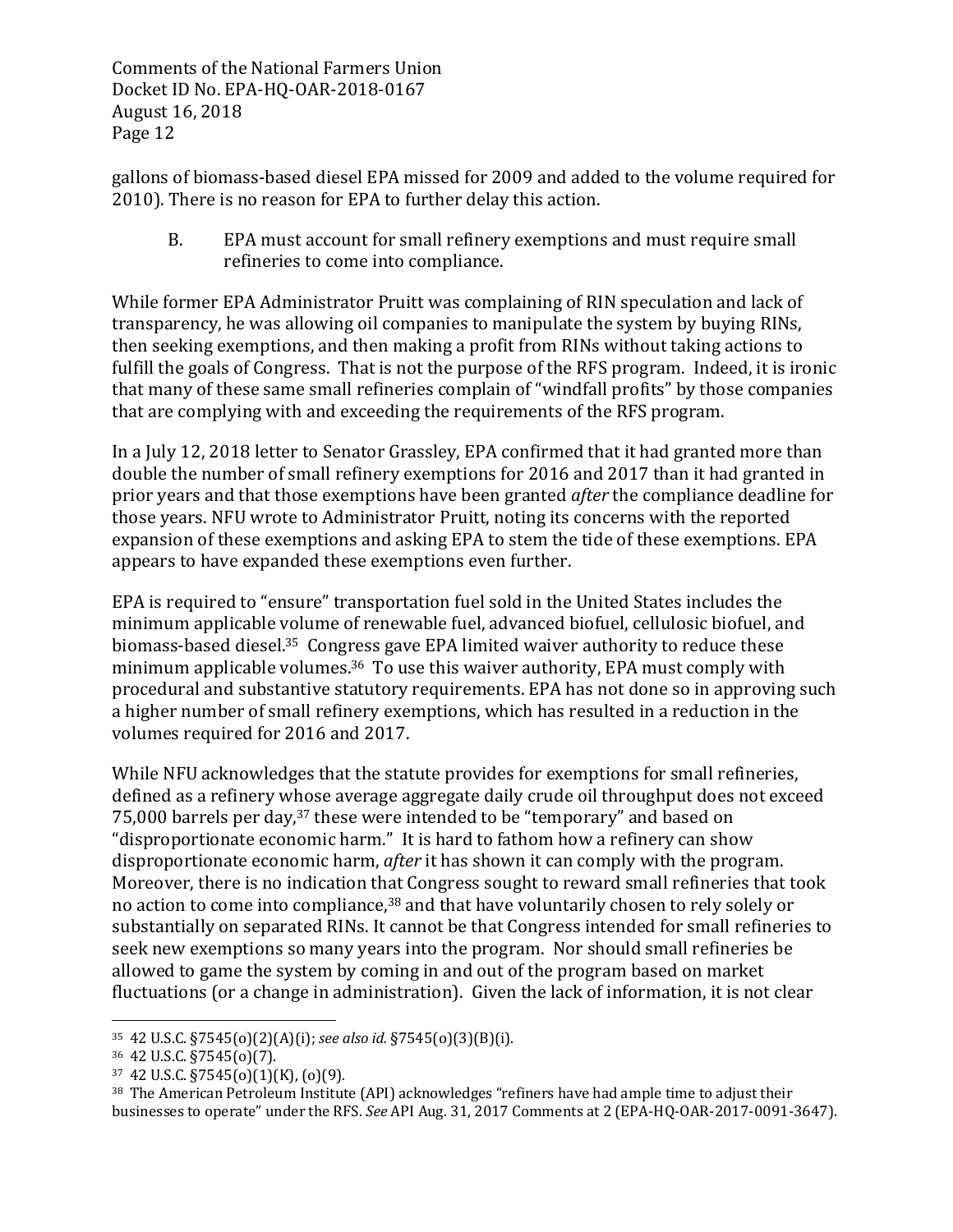what grounds EPA is claiming to grant these exemptions. Regardless, EPA is required to account for these small refinery exemptions when it sets the standards.<sup>39</sup>

More important, EPA is granting these exemptions *after* the volumes have been set and even *after* the compliance deadlines have passed. In so doing, this results in a reduction of the applicable volumes set by EPA, improperly waiving additional volumes. These additional waivers are significant, as EPA estimates a substantial growth in carryover RINs applicable to 2018 from these exemptions,  $40$  as well as EPA's forgiveness of a significant portion of Philadelphia Energy Solutions Refining and Marketing's RVOs. While EPA purports to claim the growth in the RIN bank is positive for the program, it represents an improper reduction in the required volumes for 2018, and allows RINs to be rolled over into 2019, which violates the limits on the life of a credit. EPA and its implementing regulations are required to "ensure" the applicable volumes are met. Even if there were some grounds to grant these exemptions, EPA can no longer avoid its obligation to follow Congress's directives.

While EPA asserts that it is not taking comment on the small refinery exemptions, EPA does seek comment on RIN market operations. Recent testimony before the Subcommittee on the Environment in the House Energy and Commerce Committee verified that the recent volatility in the RIN market has been the result of EPA's recent handling of the small refinery exemptions, particularly the lack of transparency and the retroactive nature of those exemptions.<sup>41</sup> The piecemeal reports of these exemptions has caused speculation and market disruptions.<sup>42</sup> We appreciate that you recently testified before the Senate Environment and Public Works Committee that EPA is looking at increasing transparency, and considering strategies for addressing reallocation of these lost volumes. We remain concerned with EPA failure to clarify what information is confidential business information, and the proposed dashboard, without addressing how the volumes will be made up, will only serve as continued downward pressure on biofuel demand and RIN prices.<sup>43</sup> Thus, EPA's statements at the hearing only further solidify the "win" for refineries, without providing the biofuels industry with any real timeline or process for addressing its concerns. Thus, EPA must adjust its process in the future to ensure that these exemptions

<sup>39 40</sup> C.F.R. §80.1405(c).

<sup>&</sup>lt;sup>40</sup> EPA estimates an additional 1.46 billion RINs from avoided obligations for 2017 and 790 million RINs from avoided obligations for 2016. 83 Fed. Reg. at 32,029.

<sup>&</sup>lt;sup>41</sup> *See, e.g.,* Testimony of Gabriel E. Lade Center for Agricultural and Rural Development Iowa State University before the Subcommittee on Environment, House Energy and Commerce Committee, July 25, 2018, https://docs.house.gov/meetings/IF/IF18/20180725/108610/HHRG-115-IF18-Wstate-LadeG-20180725.pdf. 

<sup>&</sup>lt;sup>42</sup> The prior Administration provided some guidance on how it handles small refinery exemptions, but EPA has not updated its small refinery exemption webpage since May 2017. https://www.epa.gov/renewablefuel-standard-program/renewable-fuel-standard-exemptions-small-refineries (last updated May 16, 2017).

<sup>&</sup>lt;sup>43</sup> EPA has already indicated that it did not deem all information regarding the requests constituted confidential business information. 81 Fed. Reg. 80,828, 80,909 (Nov. 16, 2017). This would also provide more information on RIN availability and provide greater transparency in the RIN market.